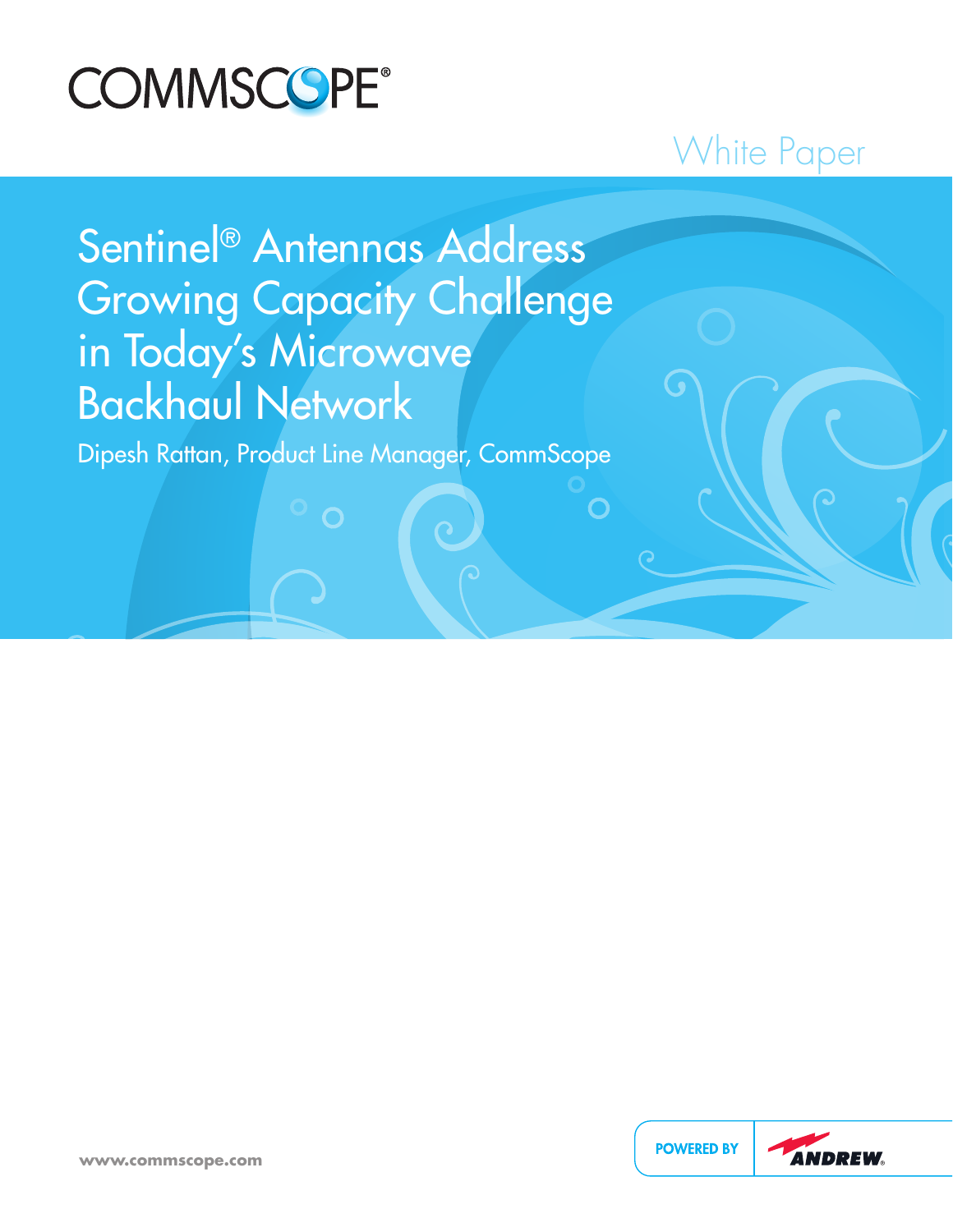## **Contents**

| <b>Introduction</b>                                     |  |
|---------------------------------------------------------|--|
| Role of antenna radiation pattern in microwave backhaul |  |
| <b>Shannon's Law for Capacity</b>                       |  |
| Efficient spectrum utilization enhances capacity        |  |
| Conclusion                                              |  |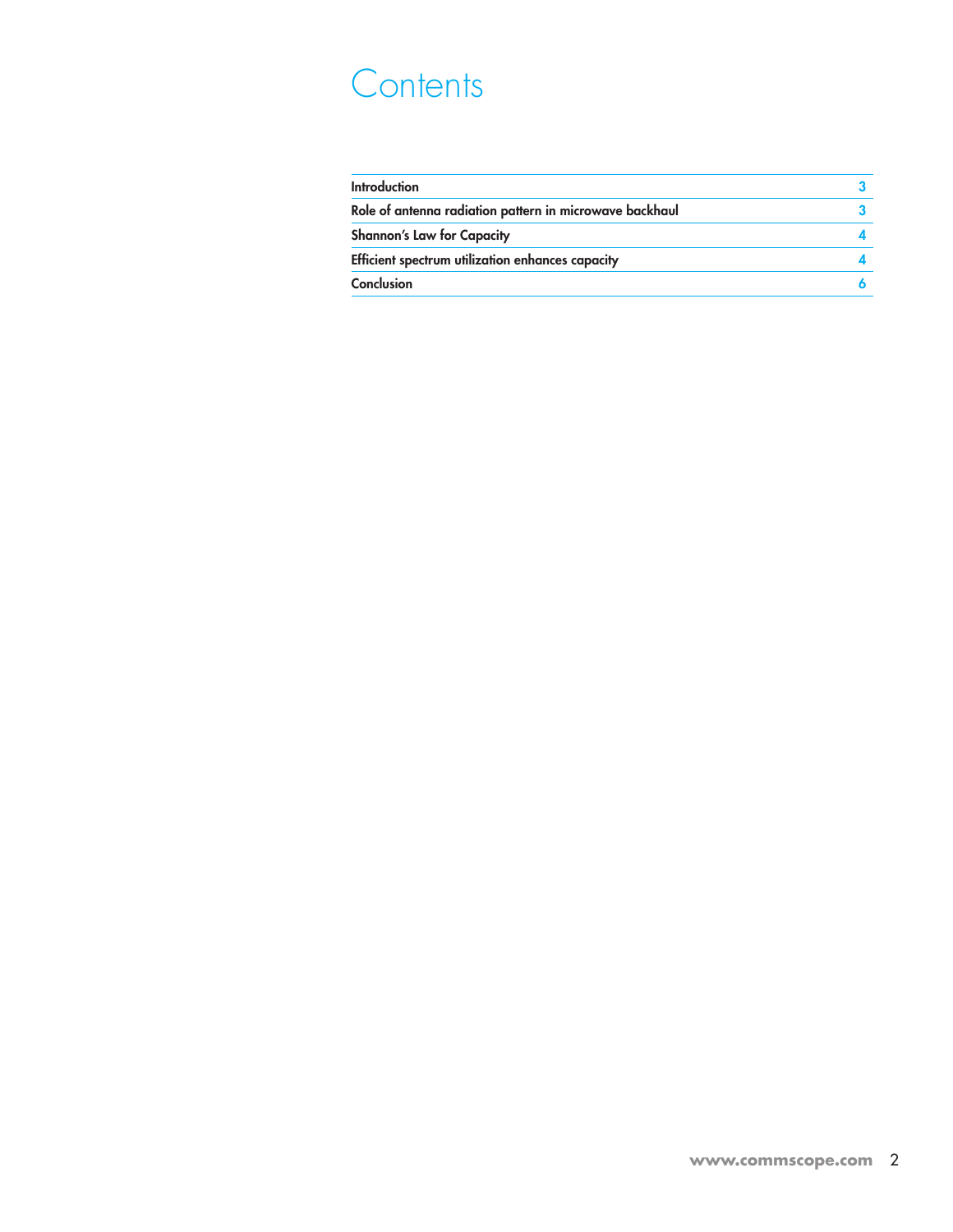### **Introduction**

Reducing the side lobe levels of a point-to-point microwave antenna often provides strong opportunities to increase data throughput (capacity) and reduce the average antenna size in the network. Very simply, the upgrade improves spectrum utilization, thus reducing its cost, as well as reducing the overall cost of rolling out and running the network. This paper provides insights to these effects, using illustrations that incorporate the Sentinel® Class 4 antenna from CommScope.

Wireless data usage is growing, with bandwidth-hungry applications that require more effective spectrum utilization. At the same time, microwave frequency bands allocated for mobile backhaul are becoming congested. Consequently, it is critical to find more efficient ways to handle this finite resource and deliver benefits for both operators and users, especially considering limitations on spectrum correlates to limitations on capacity. However, addressing the challenge is difficult, as licensed radio spectrum—typically a recurring cost—is expensive.

Role of antenna radiation pattern in microwave backhaul

The advancement of antenna technology has resulted in a marked improvement in signal energy distribution. This can be seen from the radiation pattern envelopes (RPE) of ETSI Class 2, Class 3, and Class 4 antenna specifications. (Figure 1). Equally important, lower side lobes can now be achieved cost effectively.



**Figure 1. Example of antenna RPEs with different ETSI classification**

An antenna's RPE is the characteristic that determines the effect of interference on the link. It is a mask around the antenna's radiation pattern, indicating the envelope of the lobes—from -180 to +180 degrees.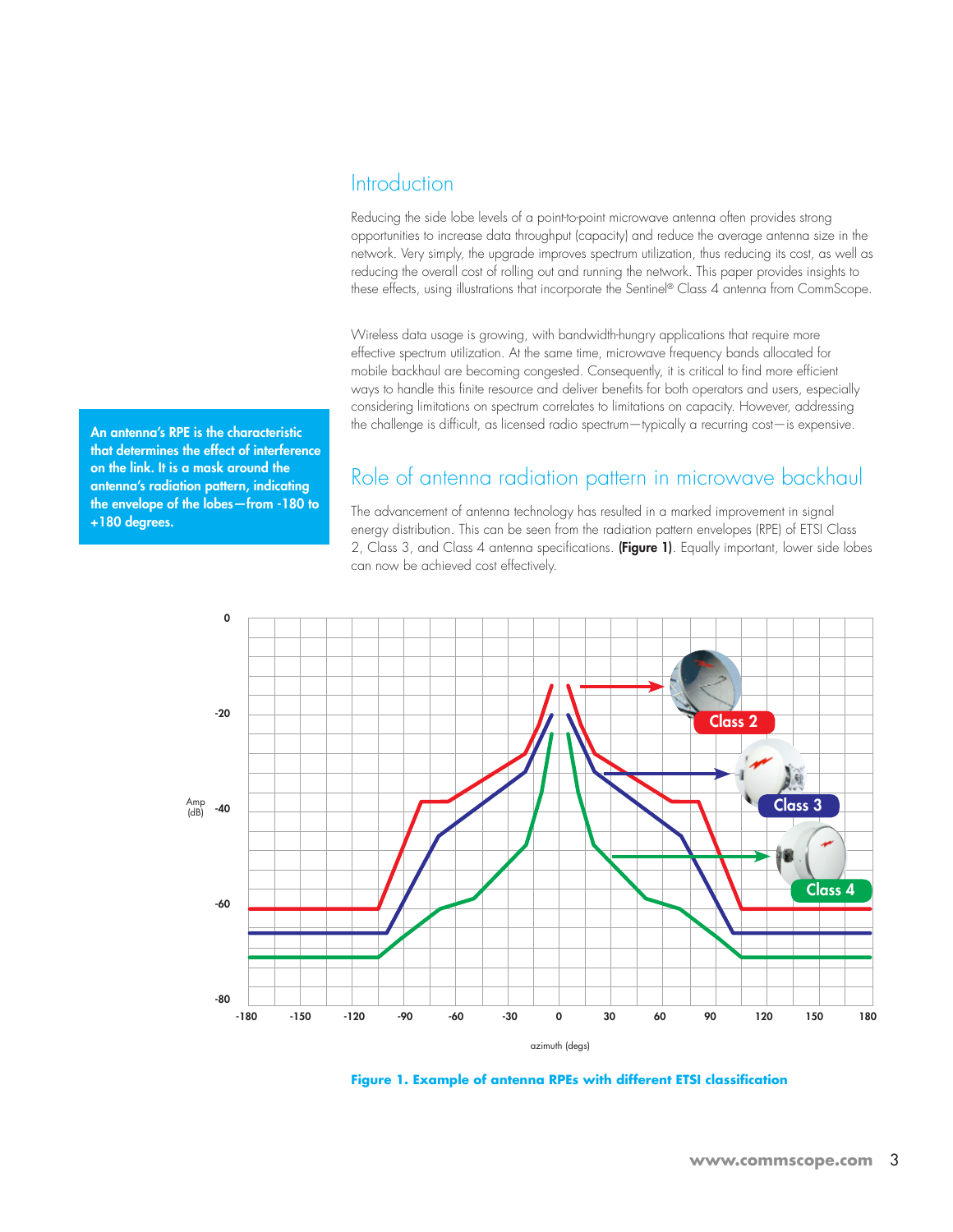

#### Shannon's Law for Capacity

The theoretical maximum capacity of a communication link is defined by Shannon's Law, which establishes a relationship between channel bandwidth (B) and carrier-to-noise ratio (C/N), which is the total received ratio of signal level to noise level:

$$
Capacity = B \times log_2(1 + \frac{C}{N})
$$

B=Channel bandwidth; C=Carrier power (RSL);  $N=N$ oise in  $RX_{p}$ 

In today's era of digital communication, information flows as a group of bits, called symbols. To quantify capacity thresholds, one must encapsulate the maximum number of bits in symbols. These symbols ride on higher frequency signals called carriers, and it is important to extract this information while minimizing noise before they reach the receiver. Modulation and encoding schemes, signal noise, and the precise extraction of signal information all impact capacity.

In a typical microwave point-to-point link, the carrier power or received signal level for a given link can be increased by transmitting more power, using a highergain antenna or increasing the sensitivity of the receiver. The received signal level (RSL) fluctuation depends upon the condition of the radio link, including changing weather conditions in the area.

Recall that, in the microwave mobile backhaul domain, multiple links operate side by side. This introduces the risk of interference (I), which must be included in any noise calculation within the carrier-tointerference ratio (C/I).

The radiation pattern becomes tighter from Class 2 ETSI specifications to Class 3, and then from Class 3 to Class 4. Hence, a Class 4 antenna has a tighter distribution of energy than a Class 3 antenna, which reduces interference. And it is the driver behind a significantly higher signal-to-noise ratio than is possible with lower-Class antennas under the same microwave link conditions (Fig. 2).



**Figure 2. 2ft 23GHz Measured Patterns**

### Efficient spectrum utilization enhances capacity

Sentinel Class 4 antennas from CommScope deliver a significant improvement in antenna performance. Since 2012, several networks have been deployed using Sentinel microwave antennas. These antennas are fully compliant with ETSI Class 4 standards and have dramatically lower side lobes than ETSI Class 3 antennas. In a typical mobile backhaul network, a node is connected to different sites (Figure 3). Antennas with low side lobe levels allow better reuse of the same frequency channel and thus allow more beams carrying the channel to arrive successfully without interference occurring. (This scenario is theoretical but it helps illustrate the point.)

The channel's reuse factor will depend on two main variables:

- The antenna's RPE
- The required interference attenuation between adjacent links

Consider, for example, a node in a star network and the maximum number of links it can support by reusing the same frequency channels in the 23 GHz band. When using 2-foot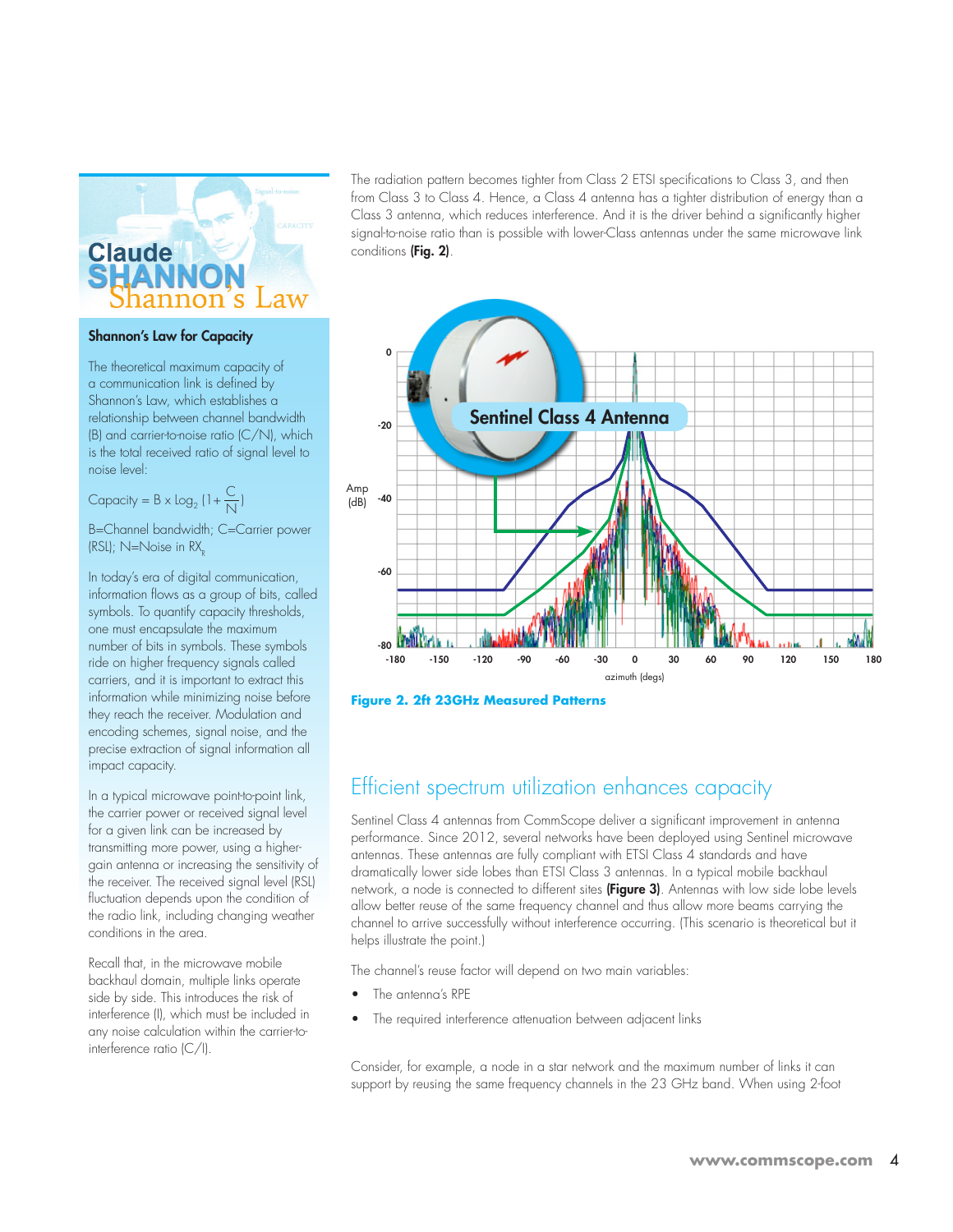

**Figure 3. A node of typical mobile backhaul network**

antennas with required attenuation in co-channel hops of 40 dB, the possible angular separation between links with antennas of varying ETSI classifications, which define their side-lobe levels, becomes evident (Figure 4).



#### **Figure 4. Minimum angular separation required to achieve 40dB isolation from an adjacent antenna.**

The frequency reuse factor, or the maximum number of links that can be used on a particular frequency channel on a node with antennas having different side lobe levels, is shown in (Figure 5). The ultimate level of enhancement depends on the attributes of each independent network.



**Figure 5. Example of maximum frequency reuse factor, demonstrating large potential cost savings**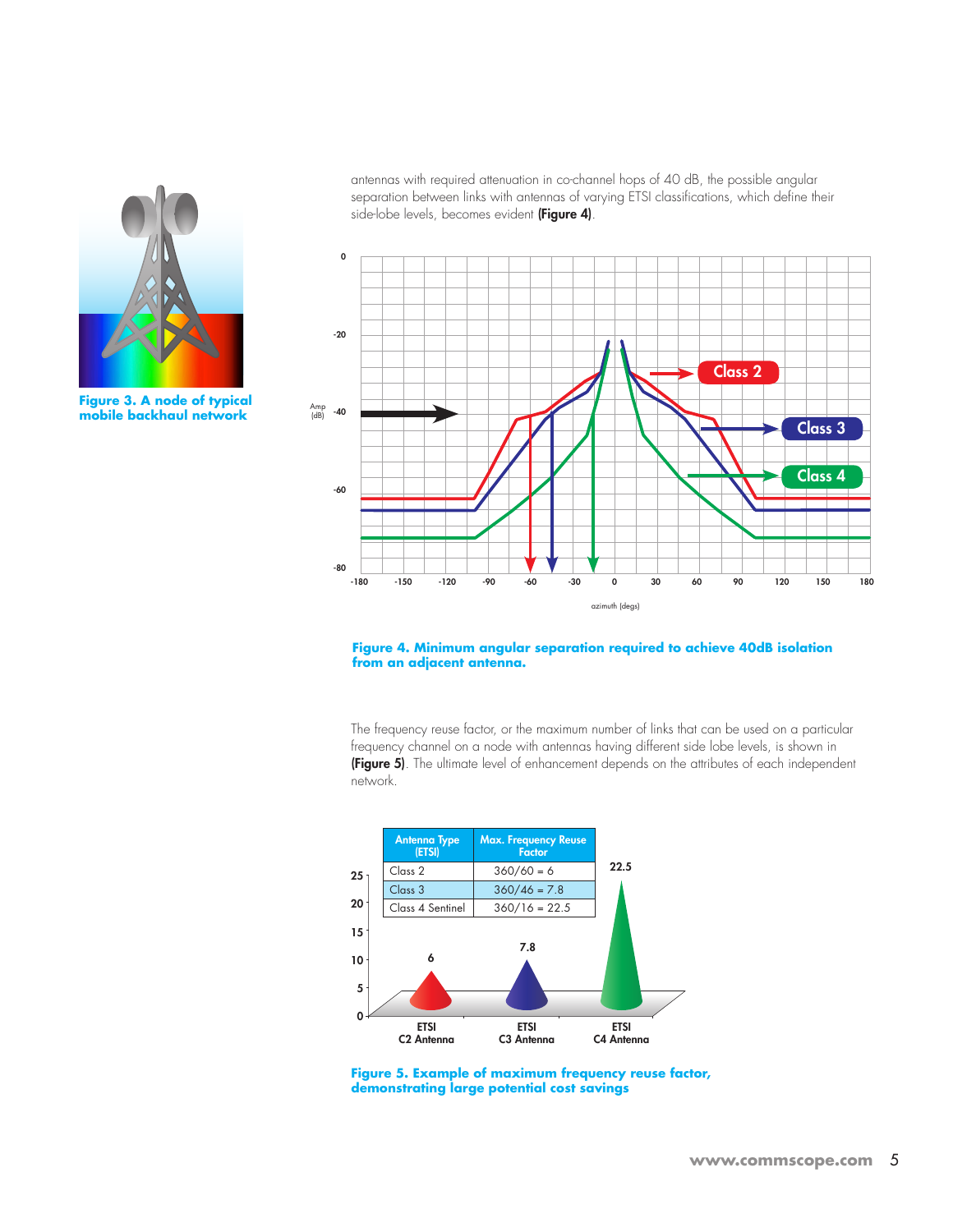In another case study of a different complex 23 GHz network topology, first running with 2-foot ETSI Class 3 antennas and then with Sentinel Class 4 antennas, IQ.Link®XG, the Comsearch® network planning software, demonstrated that 30 percent to 40 percent more links can be assigned. The result is a 42 percent reduction in spectrum use, regardless of the number of 28 MHz available channels (Table 1).

| <b>Channels</b> | Number of links with<br><b>Class 3 antennas</b> | Number of links with<br><b>Class 4 antennas</b> | Improvement |
|-----------------|-------------------------------------------------|-------------------------------------------------|-------------|
|                 | 136                                             | 190                                             | 39.7        |
|                 | 241                                             | 323                                             | 34.0        |
|                 | 321                                             | 449                                             | 39.9        |
|                 | 382                                             |                                                 | 29.1        |

**Table 1. The incremental improvement from Class 3 to Class 4 relative to the number of channels**

The importance of antenna side lobes in a point-to-point radio link is increasing. As interference in a network grows, capacity per geographic area drops. Quality antennas, with their low side lobes, provide immunity to interference (Figure 2), thereby achieving a higher signal-to-noise ratio. Sentinel, therefore, represents a significant dual opportunity for operators by efficiently utilizing spectrum and delivering:

- 1. Increased capacity by boosting maximum frequency re-use by a factor of three (three times as many links can be added in the same spectrum); and
- 2. Reduced costs for growing capacity by lowering spectrum requirements over a given number of links.

### Conclusion

Growing demand for increased capacity requires a strategic backhaul network optimization plan. As spectrum availability constricts, operators must seek every opportunity to maximize their existing spectrum utilization. Purchasing additional bandwidth is expensive—and soon, it may be impossible. ETSI Class 4-compliant Sentinel technology delivers bottom-line benefits while protecting a network from demand surges that could otherwise cause major outages.

Sentinel antennas from CommScope allow operators to strategically plan for their long-term backhaul network needs while protecting both their capital and operating budgets.

\* These figures have been validated with IQ.Link®XG, Comsearch's network planning software, on a 23 GHz network using 753 links with similar radios but with varying capacities of 2E1, 4E1, 8E1 and 17E1.